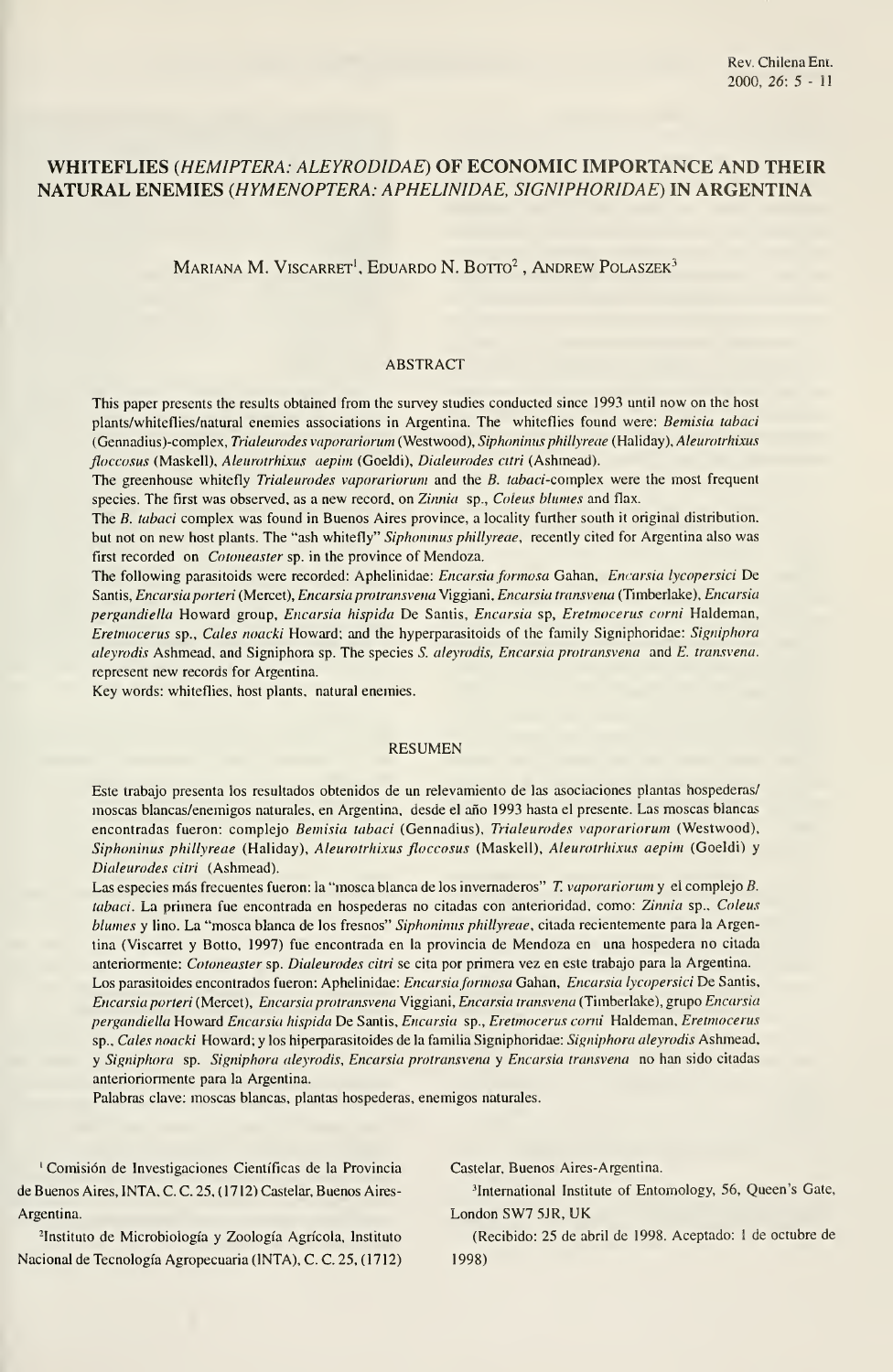## INTRODUCTION

Several whiteflies (Hemiptera: Aleyrodidae) are serious pests on a variety of ornamentals, cotton, soybean, citrus, and other crops, both in the green house and the field (Butler et al., 1983; Coudriet et al., 1985; Bethke et al., 1991). Whitefly damage to crops reduces primarily plant vigor and foliage production. The amount of honeydew that nymphs pro duce facilitates the establishment of opportunistic fungi on the host plant reducing the photosynthetic área of the leaves (Byrne and Bellows, 1991). On ornamental crops, the fungi reduces the aesthetic quality which causes reduced marketability. Also, many whiteflies are vectors viruses that are very harmful to host plants (Dodds et al., 1984; Duffus et al., 1986; Fishpool and Burban, 1994).

In Argentina, whiteflies have been poorly studied. Most research have covered taxonomical (Tapia, 1970) and/or bioecological (Peterlin and Helman, 1994a, 1994b) studies. In 1993, abiological control project on the greenhouse whitefly Trialeurodesyaporariorum (Westwood) was started at Instituto de Microbiología y Zoología Agrícola (IMYZA), Instituto Nacional de Tecnología Agropecuaria (INTA) Castelar. Soon after, in 1994, <sup>a</sup> Specifíc Cooperative Agreement between INTA and the USDA (United States Department of Agriculture) was reached to study the natural enemies of the sweetpotato whitefly Bemisia tabaci (Gennadius)-complex in Argentina (Botto et al., 199A)

Until now, in Argentina, the information pro duced on whiteflies and their natural enemies re fers mainly to the most conspicuous species, T. vaporariorum and B. tabaci on crops such as cotton, soybean and vegetables (López and Botto, 1995, 1997; Viscarret and Botto, 1996).

The objective of this research is to present a list of the host plant/whitefly/natural enemy associations recorded from 1993 until now. This study will pro vide information for the development of biological control and/or IPM strategies for whiteflies in Argentina.

## MATERIAL AND METHODS

The whiteflies determined in this study were obtained during a survey initiated in 1993 and include the work started a year earlier in Castelar. The list also includes material from samples sent by collaborators and colleagues from different lo cations. Samples of inmature and adult whiteflies were collected on cultivated and non-cultivated crops from different agroecological áreas in Argentina (Fig. 1).

The following data were recorded for each sample: 1. locality; 2. host plant; 3. treatments (e. g. pesticide use); 4. greenhouse or field production; 5. date; 6. collector and any other data consid ered important.

The "pupae" and "pupal" cases of the whiteflies collected without signs of parasitism were used for identification. This material was cleared with chlorolactophenol and mounted in modified Faure's solution on a glass microscope slide.

Observations were made under a light compound microscope, and in same cases {Bemisia spp.) with a scanning electron microscope (SEM).

The "pupae" of the whiteflies which presented signs of parasitism were placed individually in a glass tube with a trace of honey until the emergence of the adult parasitoids, which were stored in 70% alcohol for identification. Voucher specimens were kept at the collection of the Insectario de Investigaciones para Lucha Biológica, IMYZA, INTA Castelar (whiteflies and parasitoids) and in the collections of the Department of Entomology, The Natural History Museum, London, U. K. (BMNH).

### RESULTS AND DISCUSSION

Whiteflies and natural enemies recorded during the survey are listed in the Table 1.

The most commom species of whiteflies observed, regarding their wide host range that they attack and their frequency in the samples were T. vaporariorum and the  $B$ . tabaci-complex.

T. vaporariorum was recorded on Zinnia sp. (Asteraceae), Coleus blumes Benth (Lamiaceae) and flax. These are new records for Argentina, which also do not appear as host plants in the whitefly catalogue of the world (Mound and Halsey, 1978; Greathead, 1986; Vázquez and Jiménez, 1995; Vázquez et al, 1997; Carver and Reid, 1996). The Bemisia tabaci-complex was mainly recorded in the Northwestern region of the country, on cotton, soybean, and *Ipomoea* sp.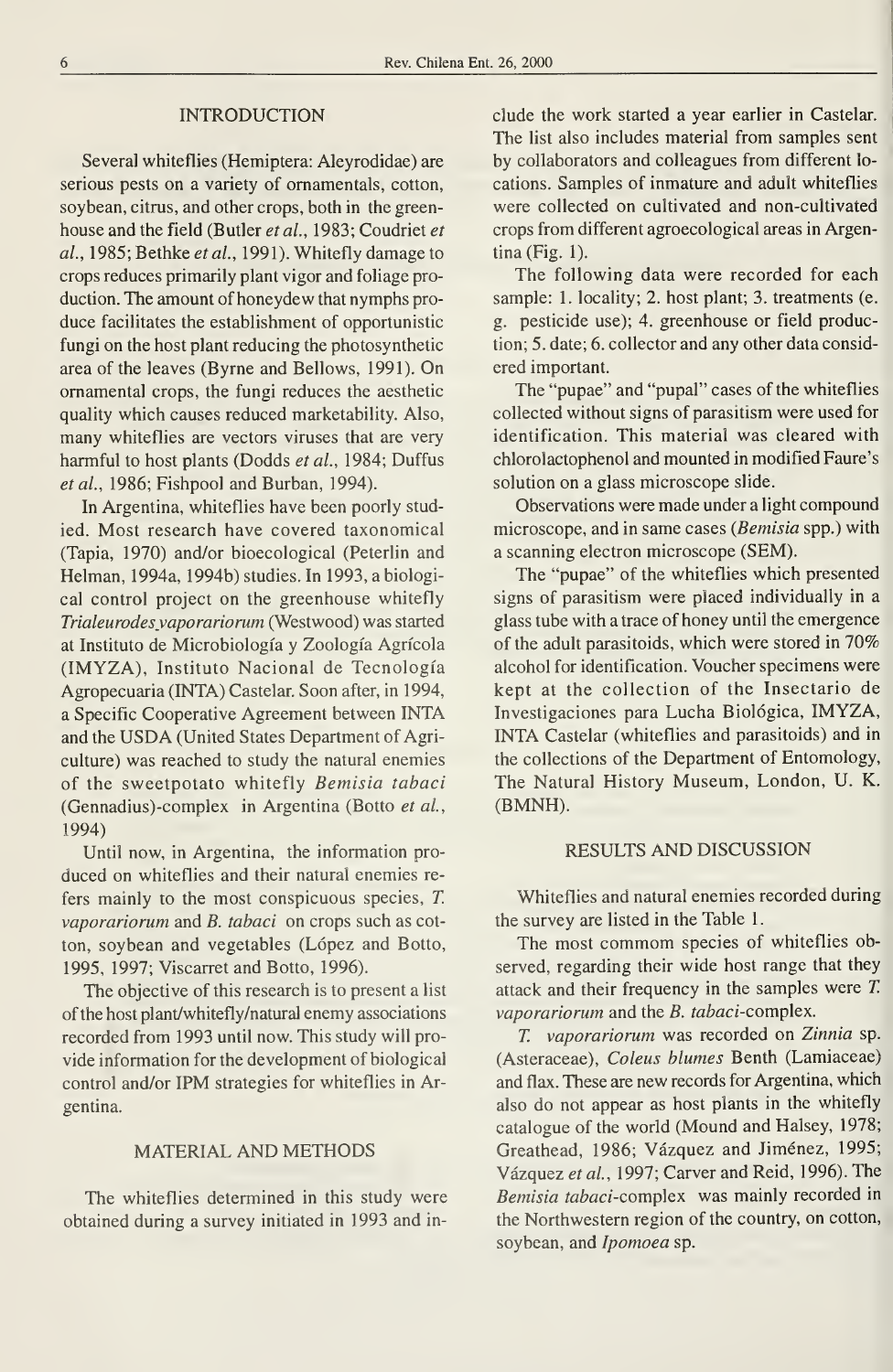

Figure 1: Survey areas in Argentina; A: Province of Buenos Aires (Sites: Balcarce; San Pedro; neraby Buenos Aires City: Castelar, Gorina, Hurlingham, Ituzaingo; and nearby La Plata City: Colonia Urquiza, Los Hornos, El Peligro, UEEA Gran Buenos Aires, Villa Elisa). B: Province of Corrientes (Sites: Bella Vista; Colonia Urquiza/Goya). C: Province of Entre Ríos (Site: EEA Paraná). D: Province of Formosa (Site: Formosa City). E: Province of Mendoza (Sites: Lujan de Cuyo; Mendoza City). F: Province of Santiago del Estero (Sites: INTA La María; Santiago del Estero City). G: Province of Tucumán (Sites: Los Ralos; Los Reales; Cañete)

During this study the presence of B. tabaci-complex for Argentina was not only confirmed but also new records were added to its geographical distri bution (e.g., the Buenos Aires province).

Dialeurodes citri Ashmead is a new record for Argentina.

The following whitefly parasitoids are new records for Argentina: Encarsia protransvena Viggiani and Encarsia transvena (Timberlake) (Aphelinidae). These species have a virtually cosmopolitan distribution (Polaszek et al., 1992). Also

Signiphora aleyrodis Ashmead (probably an hyperparasitoid)(Signiphoridae) is a new record for Argentina. The remaining parasitoid species in Table <sup>1</sup> were recorded by De Santis (1967). Other known whitefly natural enemies previously re corded from Argentina, but not encountered during the present surveys are Amitus spiniferus Bréthes, Encarsia citrella (Howard), E. desantisi Viggiani (as E. bicolor De Santis), E. gallardoi Marelli, E. lopezi Blanchard, E. nigricephala Dozier, Eretmocerus paulistus Hempel and Neopomphale aleurothrixi (Dozier) (De Santis, 1967, 1989; De Santis and-Fidalgo, 1994). De Santis (1967) also recorded several Signiphora species in association with Aleyrodidae. Since the species-level taxonomy of that genus needs attention, these records require confirmation.

## ACKNOWLEDGEMENTS

M. Viscarret is specially grateful to Dr. J. Martin for his kind guidance with the identification of the whiteflies, for the loan of whiteflies material from The Natural History Museum, London, UK (BMNH), and his confirmation of the identification of Dialeurodes citri. M. Viscarret also think, Dr. R. Gilí for his help with Bemisia species.

A. Polaszek is grateful to Prof. J. B. Woolley (Texas A&M University) for his guidance with identification of Signiphoridae, Dr. J. S. Noyes for the use of his world Chalcidoidea database, and to the Trustees, Keeper and staff of the Natural History Museum, London, for access to collections and facilities.

The authors are also grateful to: Cristian O. Juan for technical support; M. Bondoni, S. Cáceres, L. Dagnnino, R. Fernández, M. E. Funes, D. Gandolfo, S. N. López, N. Mesquiriz, A. Polack, C. Vecchio, and A. M. Vincini for their collaboration in the survey.

#### REFERENCIAS

- BETHKE, J. A., PAINE, T. D. & G. S. NUESSLY. 1991. Comparative biology, morphometrics and development of two populations of Bemisia tabaci (Homoptera: Aleyrodidae) on cotton and poinsettia. Annals of the Entomological Society of America 84: 407-411.
- BOTTO, E. N.; VISCARRET, M. M. y S. N. LOPEZ. 1994. Informe anual, Specific Cooperative Agreement Instituto Nacional de Tecnología Agropecuaria-United Stated Department of Agriculture N° 58-40I2-3-F069.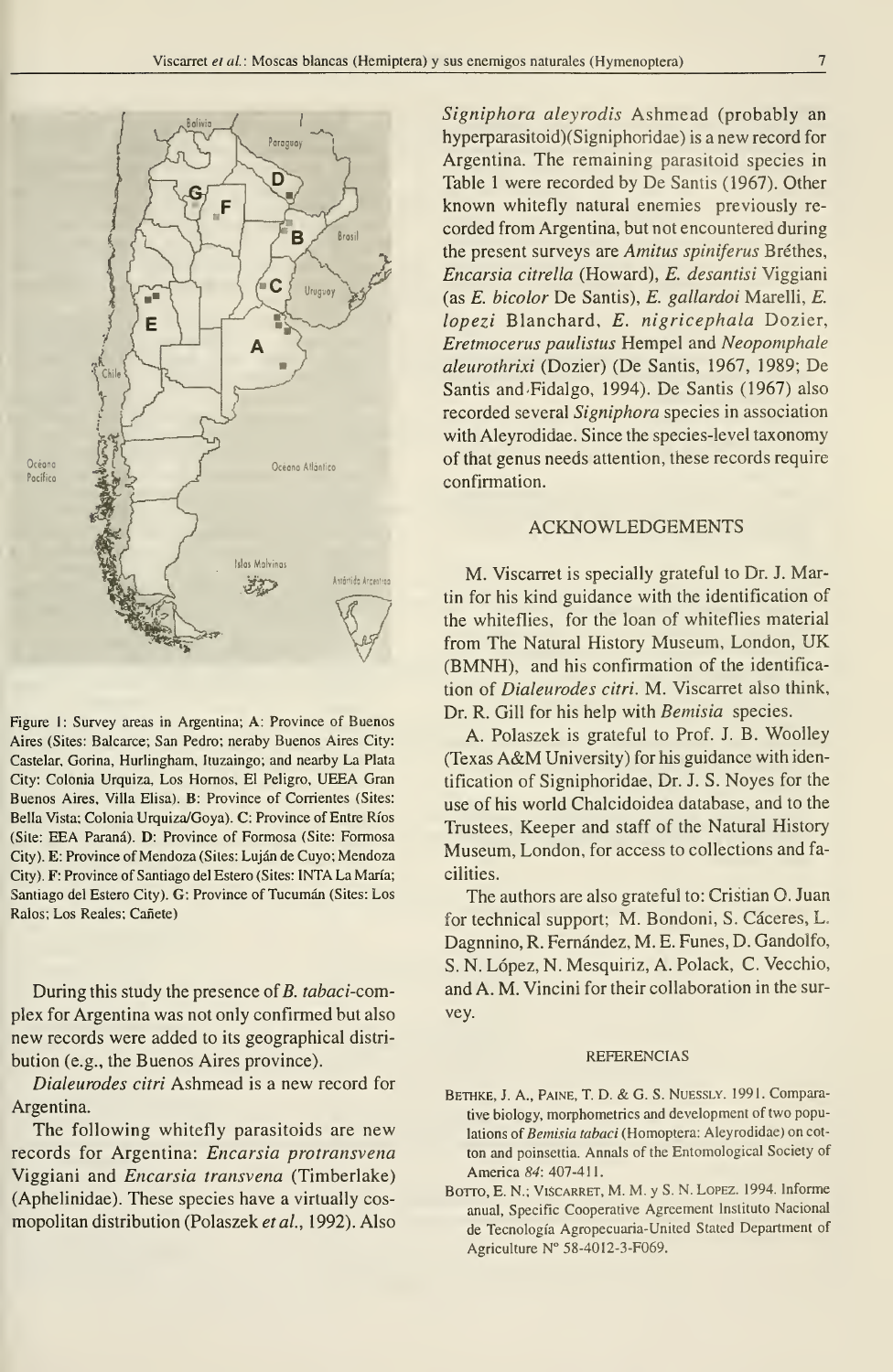- BuTLER, G. D., Jr.; Henneberry, T. J. & T. E. Clayton. 1983. Bemisia tabaci (Homoptera: Aleyrodidae): Development, oviposition, and longevity in relation to temperature. Annals of the Entomological Society of America. 76: 310-13.
- Byrne, N. D. & T. S. Jr. Bellows 1991. Whitefly biology. Annual Review of Entomology 36: 431-457.
- CARBER, M. & 1.A. REID. 1996. Aleyrodidade (Hemiptera: Stemorrhyncha) of Australia. Systematic Catalogue, Host Plant Spectra, Distribution, Natural enemies and Biological Control. Div. Entomol. Technical Paper N° 37, CSIRO, Canberra, Australia.
- CouDRiET, D. L.; Prabhaker, N.; Kishaba, A. N. & D. E. MEYERDIRK. 1985. Variation in development rate on different hosts and overwintering of the sweetpotato whitefly, Bemisia tabaci (Homoptera: Aleyrodidae). Environmental Entomology 14: 516-519.
- DE SANTIS, L. 1989. Catálogo de los himenópteros calcidoideos de América al sur de los Estados Unidos. Tercer Suplemento. Serie de la Academia Nacional de Agronomía y Veterinaria 13: 1-154.
- DE SANTIS, L. y P. FIDALGO. 1994. Catálogo de los himenópteros calcidoideos (Hymenoptera) al sur de los Estados Unidos. Segundo Suplemento. Acta Entomológica Chilena 15: 9-90.
- DODDS, J. A.; J. E. Lee; S.T. Nameth & F. F. Laemmien. 1984. Aphid and whitefly-transmited cucurbit viruses in Imperial County, California. Phytopathology 74: 221-225.
- DuFFUS, J. E.; R.C. Larsen & H.Y. Liu. 1986. Lettuce infectious yellows virus-a new type of whitefly-transmitted vi rus. Phytopathology 76: 97-100.
- FISHPOOL, L. D. C. & C. BURBAN. 1994. Bemisia tabaci: the whitefly vector of African cassava mosaic geminivirus. Science. 34: 55-57.
- Greathead, A.H. 1986. Host Plants. En: Cock, M.J. W. (ED.), Whiteflies: Their bionomics, pest status and management, Intercept Ltd., Andover, U.K., pp. 13-46.
- LOPEZ, S. N. y E. N. BOTTO, 1995. Parámetros biológicos del parasitoide Encarsia formosa (Gahan) [Hymenoptera: Aphelinidae] en condiciones de laboratorio. Ecología Austral 5: 105-110.
- LOPEZ, S. N. Y E. N. BOTTO, 1997. Biological parameters of the parasitoid Eretmocerus sp. [Hymenoptera: Aphelinidae] in laboratory conditions. Biological Control 9: 1-5.
- MOUND, L. A. & S. H. HALSEY. 1978. Whitefly of the world. a systematic catalogue of the Aleyrodidae (Homoptera) with host plants and natural enemy data. British Museum (Natural History) & John Wiley & Sons, Chichester. <sup>340</sup> pp.
- Muñoz, R. G. y M. C. Beeche. 1995. Antecedentes sobre dos especies de reciente identificación para Chile (Homoptera: Aleyrodidae, Aphididae). Revista Chilena Entomología 22: 89-91
- PETERLIN, O. Y S. HELMAN. 1994a. Some aspects of the population dynamics of Bemisia tabaci as a cotton pest in Santiago del Estero, NW Argentina. International Bemisia Workshop. Shoresh, Israel October 3-7, 1994, <sup>11</sup> pp.
- PETERLIN, O. Y S. HELMAN. 1994b. Parasitoids of Bemisia tabaci in Santiago del Estero cotton, NW Argentina. International Bemisia Workshop. Shoresh, Israel October 3-7, 4 pp.
- POLASZEK, A.; G. A. Evans & F.D. BENNETT. 1992. Encarsia parasitoids of Bemisia tabaci (Hymenoptera: Aphelinidae, Homoptera: Aleyrodidae)-A preliminary guide to identification. Bulletin of Entomological Research 82: 375-392.
- Tapia, E. A. 1970. Estudio preliminar de los Aleirodideos hallados en la Argentina (Homoptera). Actas del IV Congreso Latinoamericano de Zoología 1: 219-234.
- Vázquez, L.L. & R. Jiménez. ;995. Moscas blancas (Homoptera: Aleyrodidae) Detectadas en los principales cultivos agrícolas de Cuba. M.I.P (Costa Rica) 36: 18-21.
- Vázquez, L.L.; Jiménez, R.; De La Iglesia, M.; Mateo, A. & M. Borges. 1997. Plantas Hospederas de Bemisia tabaci (Homoptera: Aleyrodidae) en Cuba. Revista de Biología Tropical, 44 (3)/45 (1): 143-148 (1996-1997).
- VisCARRET, M. M. Y E. N. BoTTO. 1996. Descripción e identificación de Trialeurodes vaporariorum (Westwood) y Bemisia tabaci (Gennadius), (Hemiptera, Homoptera: Aleyrodidae). Revista Chilena de Entomología 23: 51-58.
- VISCARRET, M. M. Y E. N. BOTTO. 1997. Presencia de Siphoninus phillyreae (Haliday), «la mosca blanca de los fresnos» (Homoptera: Aleyrodidae), en la Argentina. Revista de la Sociedad Entomológica Argentina 56 (1-4): 90.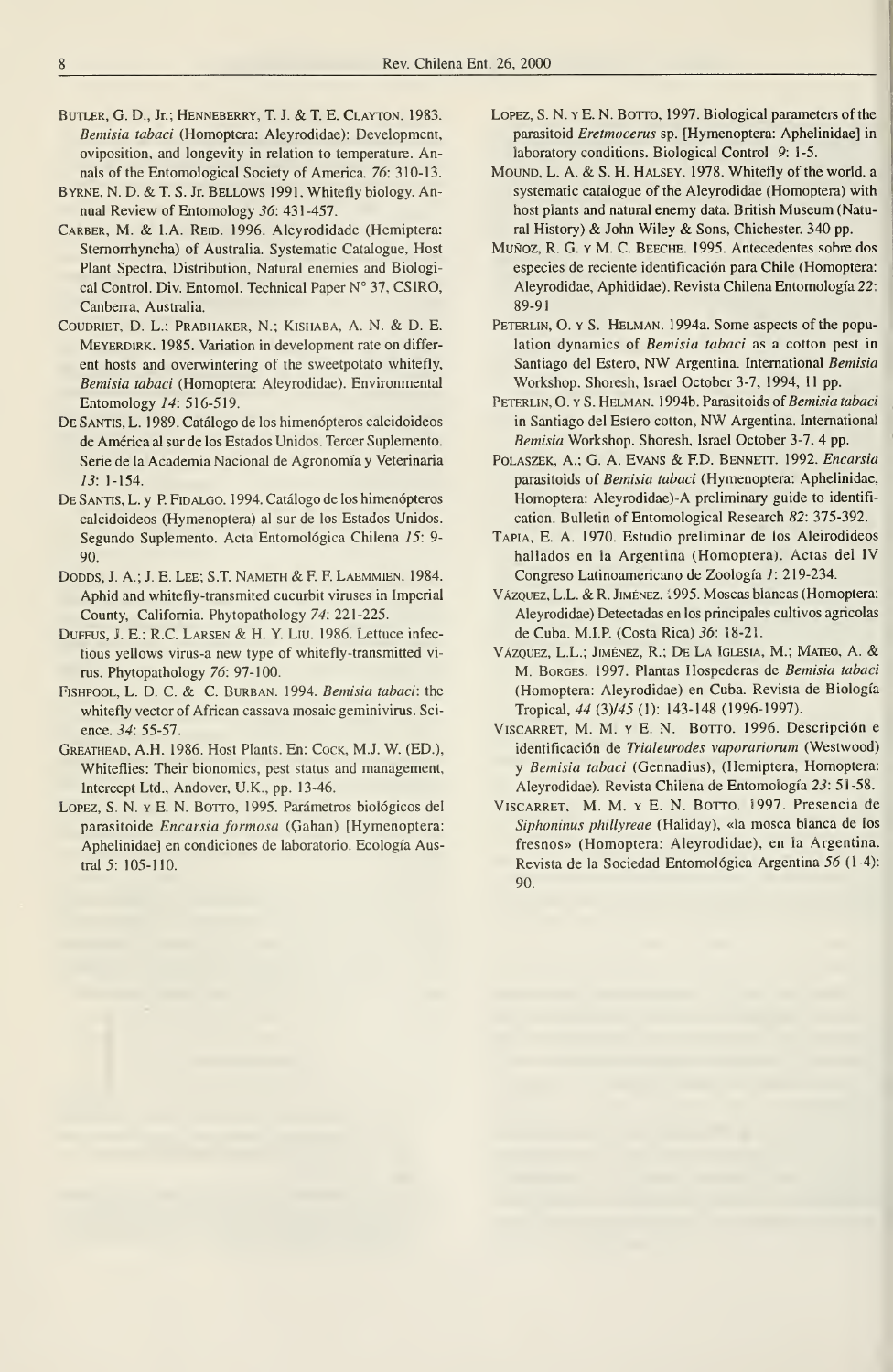# TABLE 1. WHITEFLIES COLLECTED DURING THIS STUDY, THEIR HOST PLANTS AND PARASITOIDS OBTAINED.

| WHITEFLY/LOCALITY                                                           | <b>HOST PLANT</b>                                     | <b>PARASITOIDS</b>       |
|-----------------------------------------------------------------------------|-------------------------------------------------------|--------------------------|
| Trialeurodes vaporariorum<br>EEA Balcarce, Buenos Aires.<br>July 7, 1996    | sunflower. (1)                                        |                          |
| T. vaporariorum<br>EEA Paraná, Entre Ríos.<br>August 14, 1996               | soybean. (I)                                          |                          |
| T. vaporariorum<br>Colonia Carolina, Goya, Corrientes.<br>September 5, 1996 | Lycopersicum lycopersici and squash. (I)              |                          |
| T. vaporariorum<br>EEA Balcarce, Buenos Aires.<br>September 24, 1996        | Zinnia sp.(I)                                         |                          |
| T. vaporariorum<br>El Peligro, La Plata.<br>October 31, 1996                | weeds and Lycopersicum lycopersici. (1)               |                          |
| T. vaporariorum<br>Formosa.<br>October 28, November 1, 1996.                | Solanum melongena.                                    |                          |
| T. vaporariorum<br>EEA Bella Vista, Corrientes.<br>November 11, 1996        | Lycopersicum lycopersici ("TOMY") (I)                 |                          |
| T. vaporariorum<br>Villa Elisa, La Plata.<br>November 11, 1996              | Callistephus chinensis. (I)<br>and Sonchus oleraceus. |                          |
| T. vaporariorum<br>Los Hornos, La Plata<br>November 11, 1996                | Phaseolus vulgaris. (1)                               |                          |
| T. vaporariorum<br>Ituzaingó, Buenos Aires.<br>December 4, 1996             | Coleus blumes. (II)                                   |                          |
| Trialeurodes vaporariorum<br>El Peligro, La Plata.<br>January 28, 1997.     | Lycopersicum lycopersici. (I)                         |                          |
| T. vaporariorum<br>San Pedro, Buenos Aires.<br>April 11, 1997               | Lycopersicum lycopersici.                             | $\overline{\phantom{0}}$ |
| T. vaporariorum<br>EEA Gorina, Buenos Aires.<br>April 23, 1997.             | Lycopersicum lycopersici. (II)                        | $\overline{\phantom{0}}$ |
| T. vaporariorum<br>EEA Paraná, Entre Ríos.<br>May 30, 1997                  | Linum usitatissimum                                   |                          |
| Trialeurodes sp.<br>EEA Bella Vista, Corrientes.<br>October 17, 1996        | Eucalyptus sp. and Lycopersicum lycopersici(I)        |                          |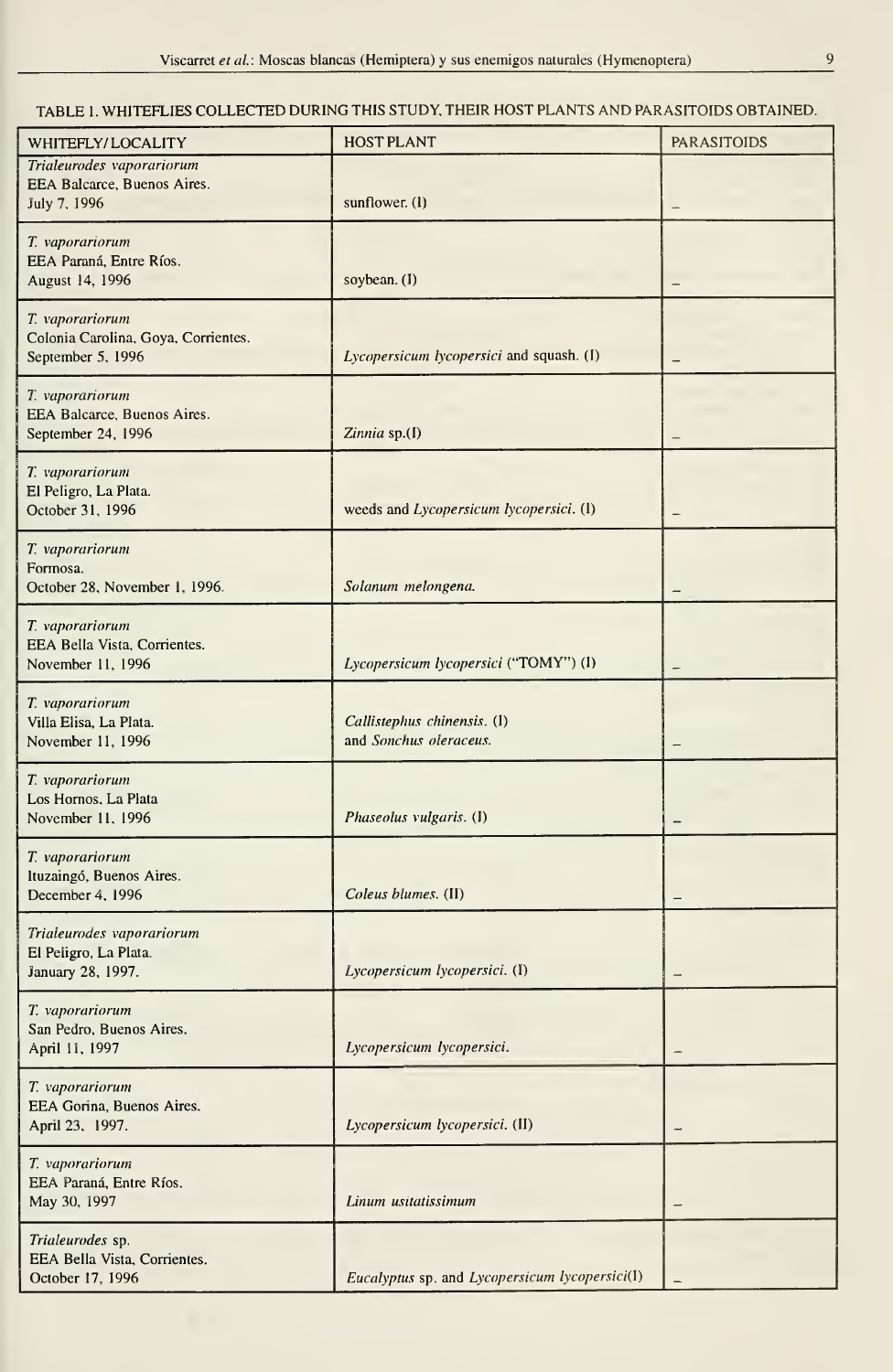| WHITEFLY/LOCALITY                                                               | <b>HOST PLANT</b>                       | <b>PARASITOIDS</b>                                    |
|---------------------------------------------------------------------------------|-----------------------------------------|-------------------------------------------------------|
| Siphoninus phillyreae<br>Mendoza City, Mendoza.<br>April 9, 1996                | Crataegus sp. (V)<br>Cotoneaster sp.(V) |                                                       |
| S. phillyreae<br>Luján de Cuyo, Mendoza.<br>May 23, 1996                        | Pyrus sp. (III)                         |                                                       |
| S. phillyreae<br>Mendoza City, Mendoza.<br>December 5, 1996                     | Fraxinus excelsior. (IV)                |                                                       |
| Aleurothrixus floccosus<br>INTA, San Pedro, Buenos Aires.<br>September 17, 1996 | citric plants. (I)                      |                                                       |
| Aleurothrixus aëpim<br>Hurlingham, Buenos Aires.<br>July 18, 1996               | Solanum bonaeriensis. (V)               |                                                       |
| Dialeurodes citri<br>INTA San Pedro, Buenos Aires.<br>September 17, 1996        | citrics plants                          |                                                       |
| Trialeurodes vaporariorum<br>Castelar, Buenos Aires.<br>April 2, 1993           | Lycopersicum lycopersici. (I)           | Encarsia formosa                                      |
| T. vaporariorum<br>Colonia Urquiza, La Plata.<br>May 1, 1994                    | Lycopersicum lycopersici. (I)           | Eretmocerus corni                                     |
| T. vaporariorum<br>UEEA Gran Buenos Aires, La Plata.<br>December 12, 1996       | Lycopersicum lycopersici.               | Eretmocerus corni                                     |
| T. vaporariorum<br>Hurlingham, Buenos Aires.<br>December 10, 1997               | Solanum melongena (I)                   | Eretmocerus sp                                        |
| T. vaporariorum<br>Arana, La Plata.<br>December 11, 1997.                       | Lycopersicum lycopersici ("CHERRY")(II) | Eretmocerus sp.                                       |
| T. vaporariorum<br>Buenos Aires city.<br>March 1, 1998.                         | $?$ (V)                                 | Encarsia lycopersici                                  |
| T. vaporariorum<br><b>INTA Castelar, Buenos Aires.</b><br>April 1998.           | Nicotiana tabacum (II)                  | Encarsia lycopersici                                  |
| Bemisia tabaci-complex<br>Los Reales, Tucumán.<br>March 3-8, 1994               | Ipomoea sp. (III)                       | $\overline{\mathbf{r}}$                               |
| B. tabaci-complex<br>INTA La Maria, Santiago del Estero.<br>March 9, 1994       | Gossypium hirsutum ("Guazuncho") (III)  | Eretmocerus sp.<br>Encarsia porteri<br>Signiphora sp. |